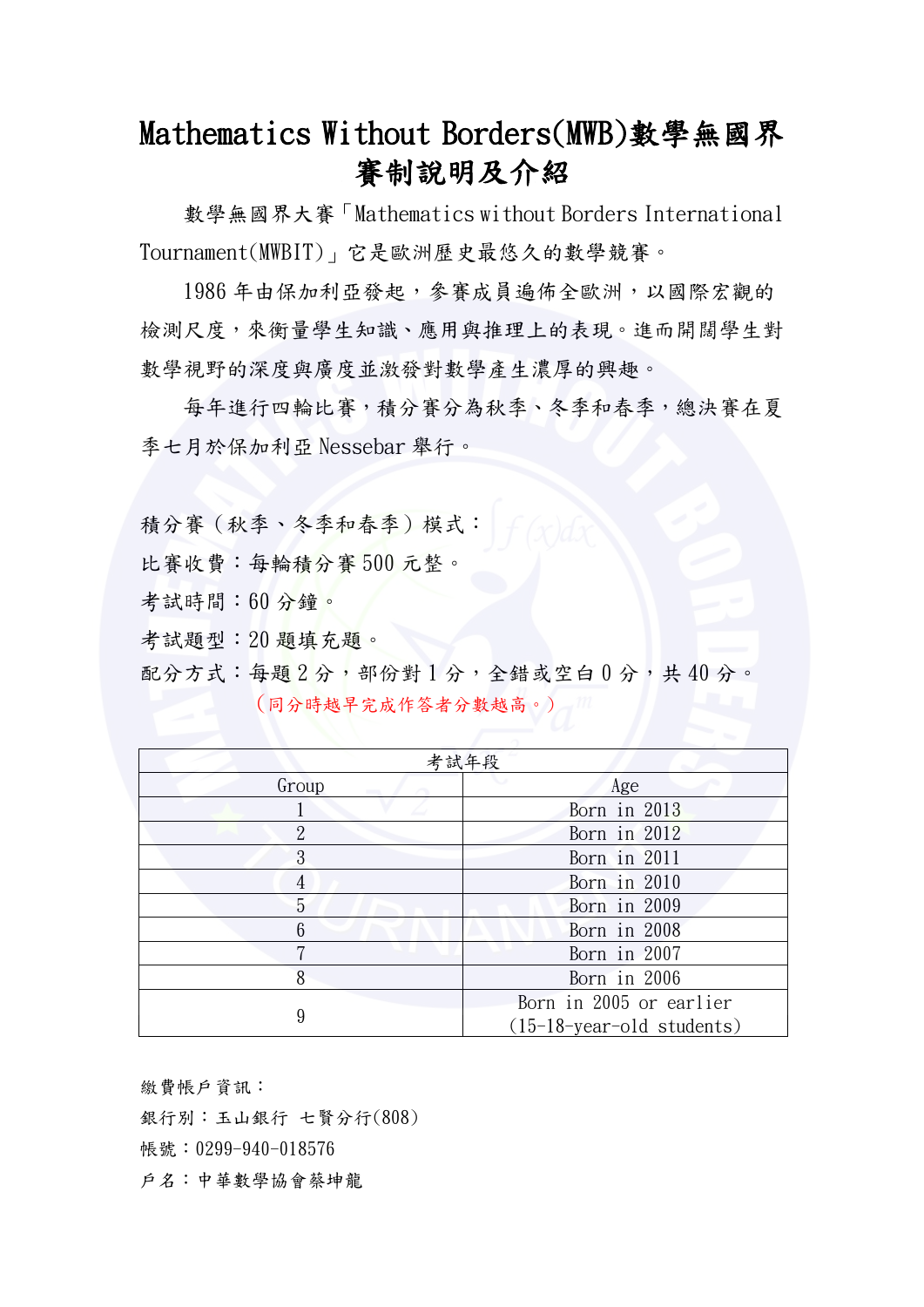| 2021 春季賽(現正報名中)                             |                               |  |  |  |
|---------------------------------------------|-------------------------------|--|--|--|
| Before Mar. 19                              | 學校於 6/17 前提供參賽名單資料與費用給協會      |  |  |  |
| From Mar. 22 to Mar. 31                     | 在校舉行考試(擇一日舉辦)                 |  |  |  |
| (Choose one day)                            |                               |  |  |  |
| Before Apr. 3                               | 學校提供所有學生試卷給協會                 |  |  |  |
|                                             | 成績於網站公告                       |  |  |  |
| End of June                                 | 提供證書與獎牌                       |  |  |  |
|                                             | (金5%、銀10%、銅15%、參加獎70%)        |  |  |  |
|                                             | 2021 秋季賽(已結束)                 |  |  |  |
| Before 0ct. 16, 2020                        | 學校提供參賽名單資料與費用給協會              |  |  |  |
| From Oct. 19 to Oct. 31<br>(Choose one day) | 在學校舉行考試                       |  |  |  |
| Before Nov. 1                               | 學校提供所有學生答題檔案給協會               |  |  |  |
| Nov. $11$                                   | 成績於網站公告                       |  |  |  |
| Dce. 10                                     | 提供證書與獎牌                       |  |  |  |
|                                             | (金 5%、銀 10%、銅 15%、參加獎 70%)    |  |  |  |
|                                             | 2021 冬季賽(已結束)                 |  |  |  |
| Before Jan. 22                              | 學校提供參賽名單資料與費用給協會              |  |  |  |
| From Jan. 25 to Feb. 7                      | 在學校舉行考試                       |  |  |  |
| (Choose one day)                            |                               |  |  |  |
| Before Feb. 10                              | 學校提供所有學生答題檔案給協會               |  |  |  |
| Feb. 20                                     | 成績於網站公告                       |  |  |  |
| Mar. 10                                     | 提供證書與獎牌                       |  |  |  |
|                                             | $($ 金 5%、銀 10%、銅 15%、參加獎 70%) |  |  |  |

## 若學校有意參與,請填寫以下報名表格並回傳至協會信箱

[olpctoptop@gmail.com](mailto:olpctoptop@gmail.com)